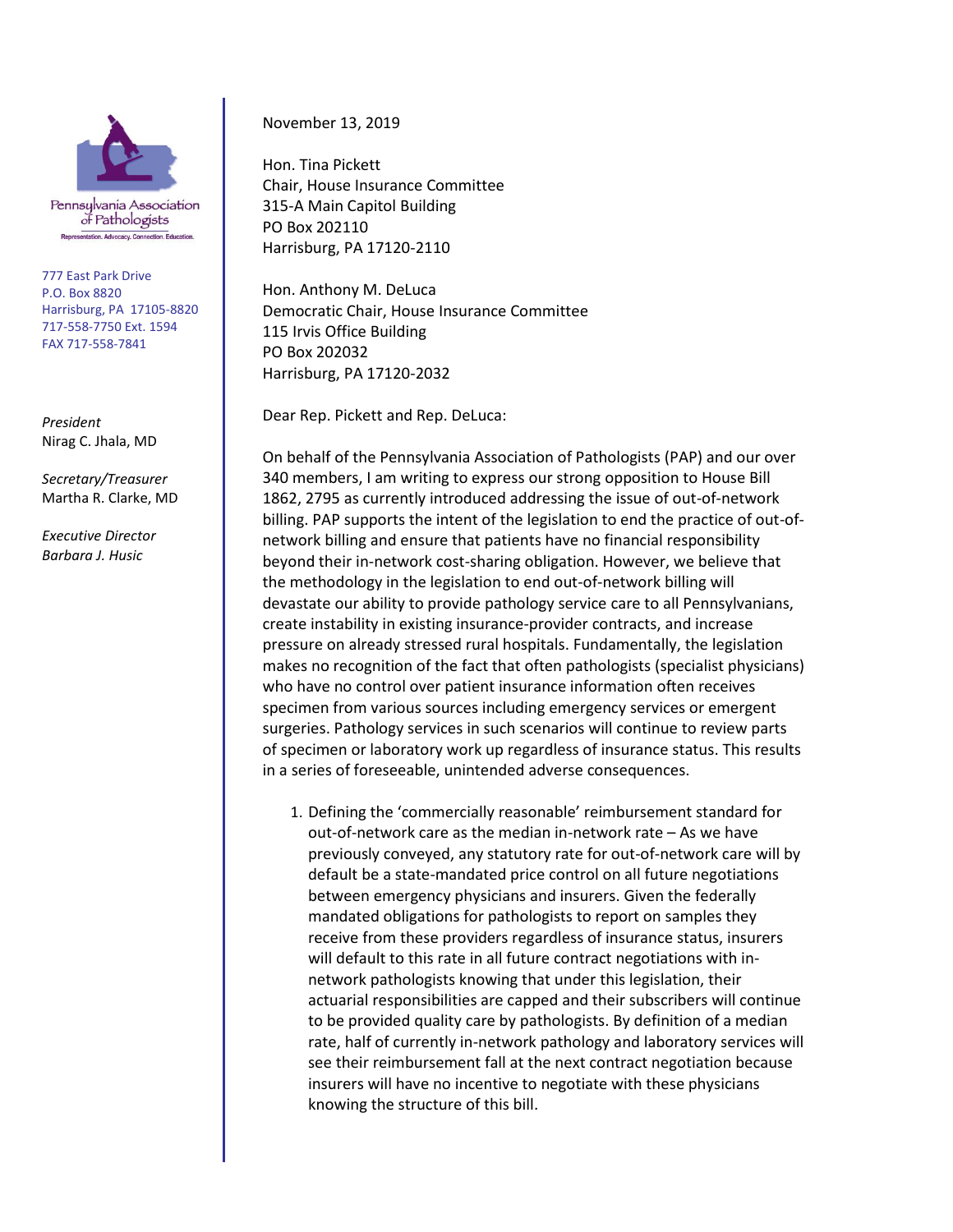In addition, insurers will be incentivized to simply cut currently in-network specialist pathologists from insurer contracts to reduce the median-in network rate, again knowing that under federal law, these specialist physicians (pathologists) and laboratories they oversee will continue to see their insureds and our patients under all circumstances. This will cause further downward pressure on all in-network emergency physician reimbursement. Both of these consequences have been seen in

other states that have set a statutory benchmark rate as HB 1862 does.

Finally, these downward pressures will have spillover effects on hospitals, especially rural hospitals, already stressed in Pennsylvania. With the decline in reimbursement from commercial insurance, pathologists including those in the academic and non-academic center laboratories will be challenged to have the resources necessary to staff and therefore ensure access and provide care to all Pennsylvanians.

PAP would support the defining of 'commercially reasonable' as 'all reasonably necessary costs,' or the substituting of 'commercially reasonable' with 'all reasonably necessary costs,' or leaving the term 'commercially reasonable' undefined if these options are combined with an appropriate independent dispute resolution mechanism.

2. The use of arbitration as a method to verify the accuracy of payment - HB 1862 calls for the use of arbitration to verify the accuracy of payment from insurer to out-of-network pathology services provided by pathologists / specialist physicians. Fundamentally, this misconstrues why an independent dispute resolution mechanism is needed. As we have previously expressed, given that by definition an out-of-network episode of care involves an interaction between an insurer and pathologists and laboratory services without a contracted relationship, there is a need for a final mechanism to evaluate the appropriateness, not the accuracy, of payment and resolve disputes. In addition, the legislation makes no consideration of who would pay the cost of arbitration. Accessing the arbitration mechanism to verify the accuracy of an opaque, proprietary, and insurer-alone determined rate from above is cost prohibitive for pathologists and laboratories they oversee and would again jeopardize access to patient care. We are not aware of any state that has used the arbitration approach used in HB 1862.

PAP would support the use of an independent dispute resolution mechanism structured like that which has existed in New York State for five years and now emulated in a number of other states. This structure calls for an expedited, best-and-final offer, loser pays mechanism with strict criteria after an attempt at mutual accommodation. These criteria should include 1) any prior contracted rate between the parties adjusted for the time since that contractual relationship was ended by either side, 2) the qualifications of the pathologists (specialist physician), 3) the circumstances under which the care was provided, and 4) the pathologist requested and insurer-offered level of payment respectively in comparison for the same service in the same location by the same specialty to previous cases by the involved parties. This incentivizes both sides to remain in-network and, if one party ends a contracted relationship, to come to a reasonable agreement and only use the independent dispute resolution as a last resort. As borne out in New York State, the two-step process of a reasonable payment standard followed by mutual accommodation and a wellstructured independent dispute resolution will increase the incentive to remain in-network for both insurers and pathologists, resolve disputes amicably, and only rarely access the independent dispute resolution mechanism.